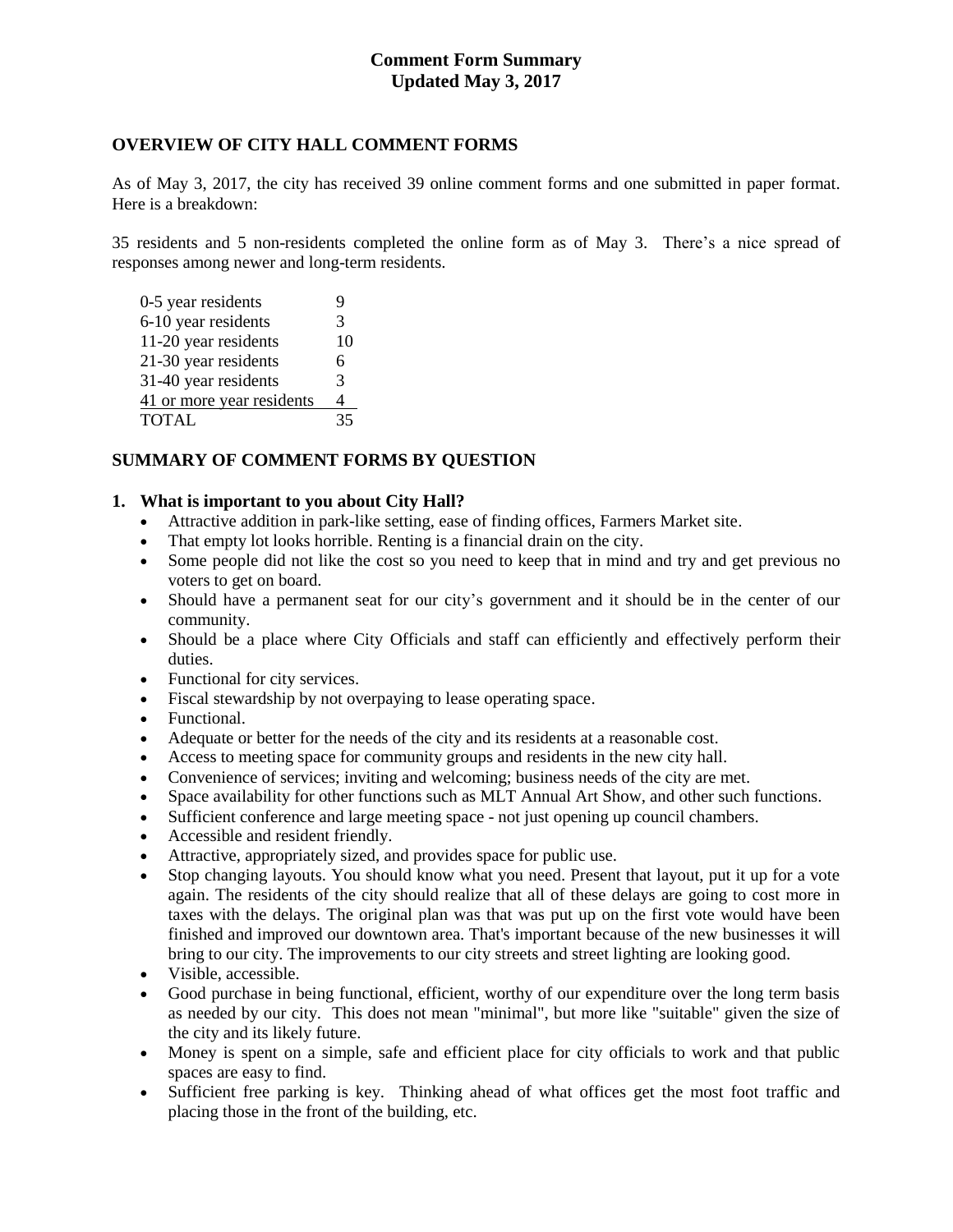# **1. What is important to you about City Hall? (Continued)**

- Full service capabilities (e.g. all in one location) often in other cities, one has to go to many locations for some services such as plan review, permit application(s), payments, etc. Also, efficient use of space (e.g. we hate the idea of rooms like council chambers being unused for anything buy the occasional council meetings - multi-use/-purpose is important).
- Central to the core of Mountlake Terrace town center.
- It needs to be able to meet the needs of the city for many years to come.
- That's it fair!
- Functional, adequate space.
- Functional and enjoyable for workers and visitors; Promote civic interactions; Room for future growth.
- Don't have one, only a temporary one.
- Sidewalks to buildings, ramps, parking, landscaping, post box, signs, library return box, coffee area.
- Low cost, low overhead. Nothing fancy. Follow what PUD does: Every purchase is seen by management as potentially being transparent, so they are spartan in their spending. I hate seeing City Halls that are ornate or ooze the image of pretentiousness. I know the mayor and city council want to leave a legacy behind, but don't let it reflect on your spending.
- Services available in one location, ADA accessible, modern effective council chambers, meeting rooms, parking, safe & modern facilities for employees.
- Accessibility to city services, welcoming design.
- Welcoming, creative atmosphere. Sense of Place (looks and feels unlike every other City Hall), Sense that money was well-spent. Ease of wayfinding. Architectural uniqueness. Welcoming to our immigrant residents as well.
- Long-term financial stability for the City (owning City Hall instead of paying rent), efficient use of taxpayer funds, City Hall having the ability to function as City Hall with offices, meeting rooms, and other essential facilities.
- $\bullet$  It is several blocks from my residence so obviously . . . much more traffic and auto congestion and parking difficulties.
- To be able to have services in one building and not be paying rent.
- The entrance should be as simple as possible (.ie.) a manned counter with directions to all services provided (location within the building).
- Have a place for city staff to conduct their business.
- **2. From a customer standpoint, how can we improve the entrance, lobby and front counter areas to provide better service?**
	- Entrance needs to be clearly signed, w/c accessible w/ comfortable lobby where the public can come and sit and read and see community information.
	- Free wifi would be very cool and create a place to socialize around city issues and politics.
	- Also, as a voice disabled person- it is very humiliating to stand opposite a glass wall and try to update my dog license in gestures. I'd like to renew my pet license online and not have to struggle to talk loud enough through glass at police station. (Submitted under what's important question)
	- One stop for payments, permitting, pet licenses, tickets, etc. informational hub (submitted under what's important question).
	- More chairs, children's area, more private passport area.
	- Better signage above your front counter. More seating and place for people to fill out forms. Perhaps a kiosk for online services.
	- Having known some of the city's founders, it would be nice to tip the hat to some of them in the lobby in a display or some other way.
	- Want to see there is someone there to wait on me, have a place to sit if I have to wait and somewhere I can fill out a form if need be. Oh yeah, a convenient restroom.
	- Signs: if it is well-signed, it is easier for me.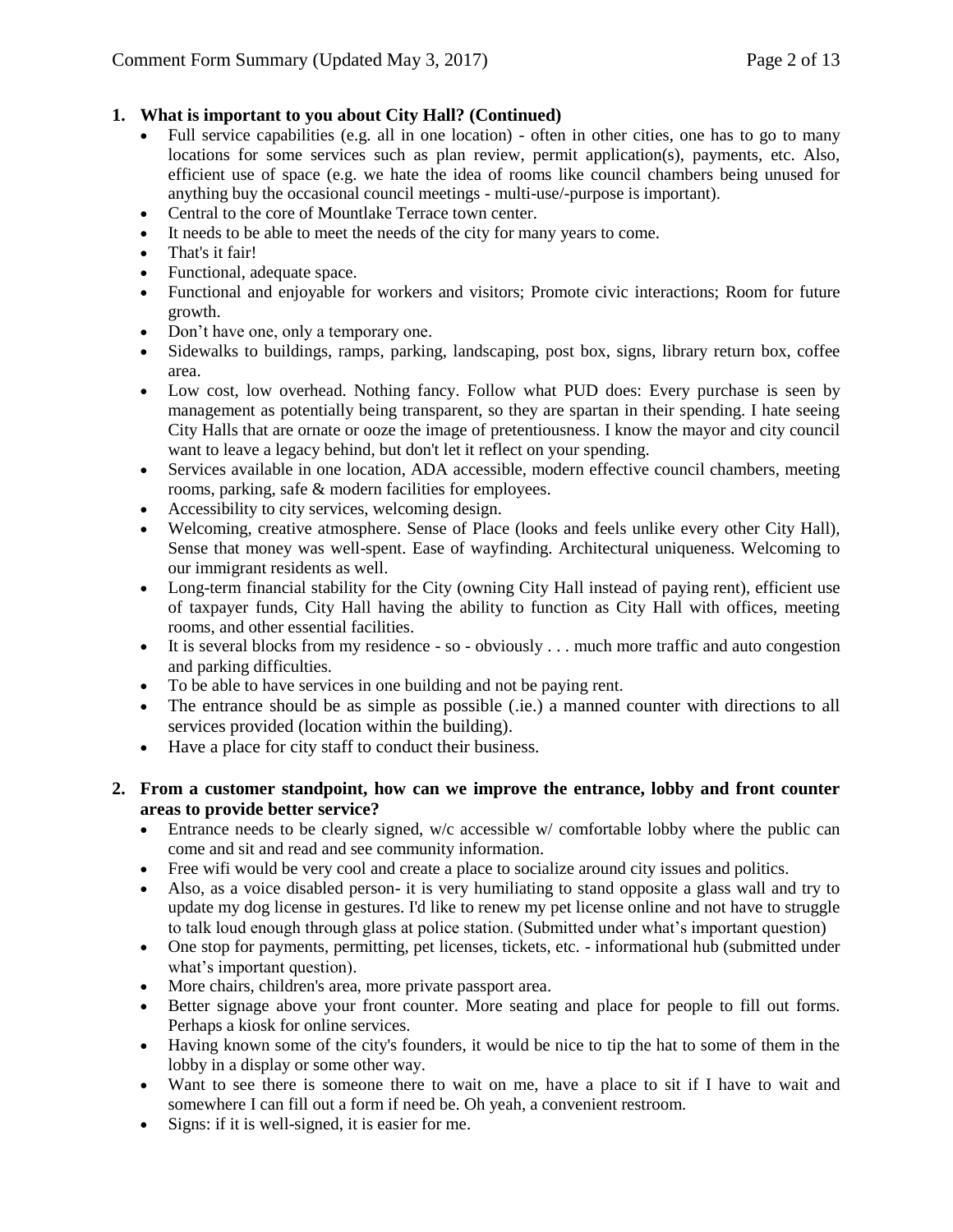### **2. From a customer standpoint, how can we improve the entrance, lobby and front counter areas to provide better service? (Continued)**

- W/C (wheelchair) accessible, wifi connection in lobby.
- Plants & art displays from MLT school projects (largest single portion of my property taxes go to fund local schools so give them some wall space to show off what we are paying for)
- Large clean well-lit restrooms.
- Clear signage, counter dividers, etc. anything that makes it easier to know where you should go or who you should talk to.
- Build a city hall!
- Have a space where customer information is protected from public scrutiny.
- Accessibility on the first floor when you first walk in for the most used services seems logical. Seattle City Hall has kiosks on the first floor to pay traffic fines, etc. when you first walk in.
- Larger location; kiosks for making utility payments; include police administration in general front lobby counters.
- Entrance needs to be open, bright, easily accessible with those with ADA/mobility issues. Copier available to public for making copies as may be needed.
- Larger and more counter space for people to roll out plans, etc. Don't let people put their kids on the counter(s).
- Signage, table for people to complete passport, etc. applications, payment kiosk, small room/area for children while parents are paying bills, etc.
- Lots of greenery, natural lighting and perhaps a gentle fountain. And, to be able to sit down somewhere. A small coffee shop, perhaps?
- As long as it is bright and welcoming I will be happy.
- Bright open lobby area, with seating available, as well as tables to use for completing forms and documents. (Submitted under nice place to gather question)
- Small confidential meeting spaces available for sensitive discussions. (Submitted under nice place to gather question)
- Lobby and service counters should be decided by the city employees that have to man them.
- Reception, info desk easily identified.
- Should be on ground floor and easily accessible.
- Operating public phone in the lobby (and a change machine) and some padded waiting benches. City Hall should not be a place where people loiter, but there needs to be adequate space for people to wait for rides or be able to stay out of the elements until their bus arrives.
- Current configuration (and previous configuration in old, demolished facility) is satisfactory. Good signage, available information, seating, etc. have always been acceptable.
- In reality I've never been in city hall until recently and never was in there to conduct business. The current space seems adequate however it was not busy while I was there. Public Internet access would be nice.
- Not needed.
- No barriers other than counters. Elderly and people with disabilities should be able to use services easily. Also a Community Transit bus stop. Lots of places to sit down, fill out forms, wait, etc.
- Looks good to me, very functional and friendly.
- Doors that are easy to open (not heavy), landscaping, student art, artwork, local photographs, comfortable seating, wireless internet connection.
- Basic stuff: Front desk person, non-slip floors (not glossy tiles), water fountain, chairs, signs.
- ADA accessibility, good signage.
- Ease of orientation through architectural space, simplified signage, welcoming reception space. Natural lighting where possible. Use of color to warm the space. Artwork that reflects the community (perhaps from the schools). Customer service training for all floor staff.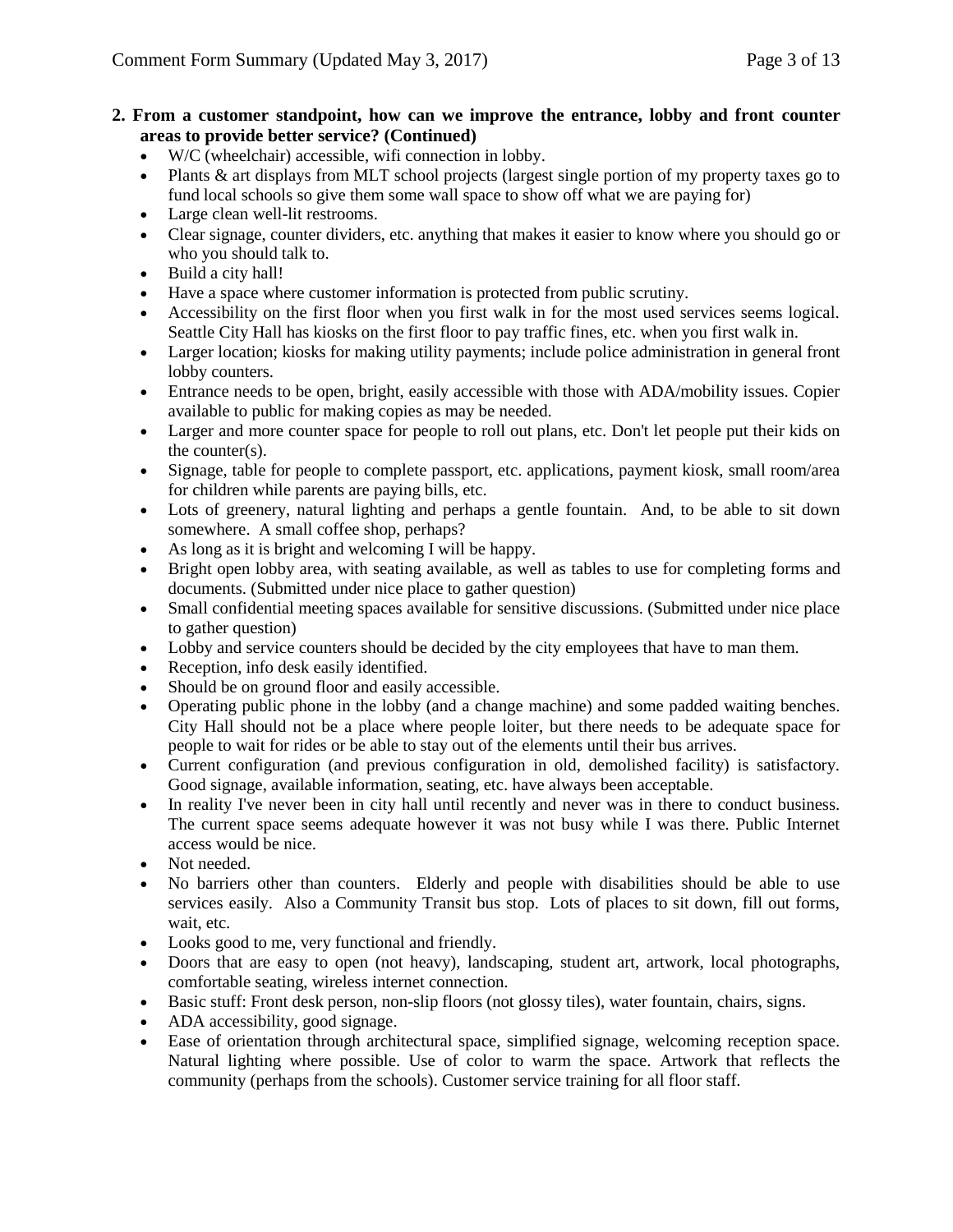#### **2. From a customer standpoint, how can we improve the entrance, lobby and front counter areas to provide better service? (Continued)**

- No improvements needed. Get in and get out should be the motto for the lobby and front counter, and the MLT staff do a fantastic job providing great customer service. Huge lobbies are for abysmal service providers.
- Public bathrooms!
- Simple concept, less customized details, low maintenance. I'm sure there will be signage so I'm not too stressed out about how much space I have around me to ask a question or pay a bill etc.
- The main lobby should simply have a manned counter with directions to the locations of the various department within the building so avoid an overcrowded front lobby counter space (just that, avoid overcrowding in the lobby area and avoid multiple services which bogs down the receptionist).
- Keep it simple.

# **3. If you've attended a City Council meeting, how can we improve the look and design of the Council Chambers?**

- Artwork.
- More screens and bigger so audience can see monitors.
- Current room is fine. Size is fine for City Council meetings and appears many more chairs could be added if need be.
- Stop renting them
- Council chambers are fine the way they are but a better sound/recording system would probably be a bonus.
- More seating, ability to broadcast/audio and video of meetings. Shoreline City Hall's chambers are a good example. Maybe MLT doesn't need that large of a space, but half that size could work.
- Better sound system; padded seat chairs for more comfort those with back issues cannot tolerate sitting for long meetings.
- Greenery, natural lighting and comfortable seating.
- Perhaps a screen behind the Council or more/larger screens so the audience can see.
- Have never attended maybe they could be broadcast live on-line/TV.
- I have not been to a council meeting for years because of the idiotic issues that seem to come up each meeting. I understand the council has no control over this.
- Design is more important than look, but the old building had a nice piece of art depicting the city name. Could that be used again?
- Current chambers configuration (and previous configuration in the old, demolished facility) is fine. The space should be designed in such a manner that it can be utilized for other purposes, meetings, etc. It should NOT be so constrained that it can ONLY be used for council/committee meetings. For example, in a city our size, a room like council chambers should be able to double as an Emergency Operations Center (EOC) for as often as an EOC is needed.
- Actually the council chambers seem adequate to me. The center tables seem to be a waste of space but they are probably used for other meetings during the week. Larger monitors would be good.
- The chamber is fine, but many council members are condescending to MLT residents.
- Looks are not important.
- Design a flexible room, say two conference rooms that can be opened into one, some meetings are small and some have too many people standing, etc. Plan for growth and plan for involvement, everything is becoming more expensive, more regulated and thus more disputed.
- The look looks good, but the sound is terrible.
- Large space, good communication system, accessible.
- I haven't attended MLT's, but from other city chambers: make it less like a bland hotel conference room. Again, artwork that reflects the community. Warm lighting.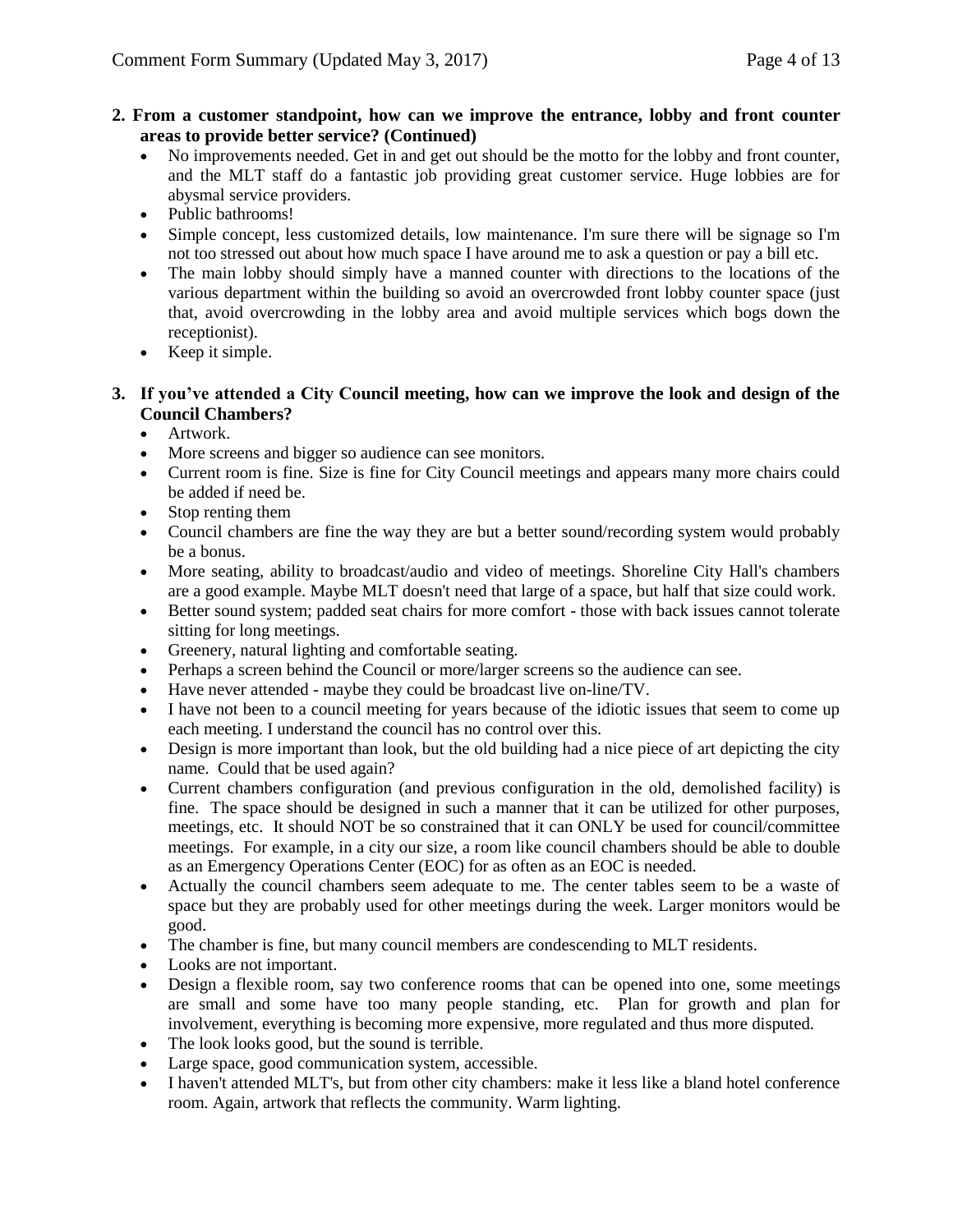### **3. If you've attended a City Council meeting, how can we improve the look and design of the Council Chambers? (Continued)**

- Just wondering offering media audio/video feeds??? devices for hard of hearing, real time language translations/sub-titles - even English language subtitles, it is often difficult to hear council members speak - headset microphones would take care of that situation, move away from the rectangle - more circular, perhaps a conical shaped room to bring council closer to the audience???
- You cannot see all the people who are sitting at the work tables. Horse shoe set up maybe toward the audience maybe.
- **4. Public safety is an important part of this project. We would like to provide more space for the Police Department, improve safety components, and continue to make the best and maximum use of the current Police Station. We would like your input on this part of the project.**
	- Need more space, better lobby area, better restrooms.
	- Police Station is too small so some space should be provided and security improvements made but not too much space or those no voters won't pass it at 60%. (Same person said this under what's important section.)
	- Current police station and new city hall be situated no more than a street width away. Current police station should be dedicated to police activity only. All administrative activity moved into new City Hall: records, licensing, counseling, shared conference rooms etc.
	- Yes we need a new police station.
	- Yes, this is necessary. I support this.
	- Perhaps the Police station could share conference rooms, storage and other common areas with City Hall which might free up space to develop more private interview rooms and cells in the current police station.
	- It's possible that dog licensing, and other non-critical situations/information could be provided at a counter in the lobby of the City Hall.
	- Having a place to make reports to the police, pay fines, etc. that is accessible is key.
	- It's critical that the police department is updated to meet not only current codes, but space for accommodating future code changes. Safety of the police and non-uniformed staff is important.
	- Why do they need more space? Should they not be on the road patrolling our streets? What's with the glass partition? Just because I received a ticket (that I am paying) does that mean I'm a criminal and should have to yell through the glass.
	- Enclose the area between the building and secured parking. Can a second floor be added?
	- If they \*need\* additional space, they should get it. Hopefully they can minimize space needed by administrative functions to help reduce the additional amount of space needed overall.
	- I feel that our police department is doing a great job.
	- Additional space for the police department if incorporated into the civic center should only include administrative offices, with holding cells remaining in existing police building, but expanded into areas currently used for administrative offices
	- If doing so has advantages, I would like to know what they are. The current police building is fairly new, so why isn't it satisfactory and how can we avoid any mistake that would make a new City Hall obsolete in just a few years?
	- The design is not important to me. The layout is important insofar as it is logical, i.e. those offices with the most foot traffic on the first floor and business offices above. I worked in a "green" building in Washington, DC and was not sure if I'd like the lights coming on only when there was a presence in the hallway, etc. I really liked it and think it's an easy build. They used quality carpet tiles which made inevitable repairs manageable and easy. We've come a long way in building construction materials and I'd like to see these kinds of cost effective ideas implemented. They look nice, too!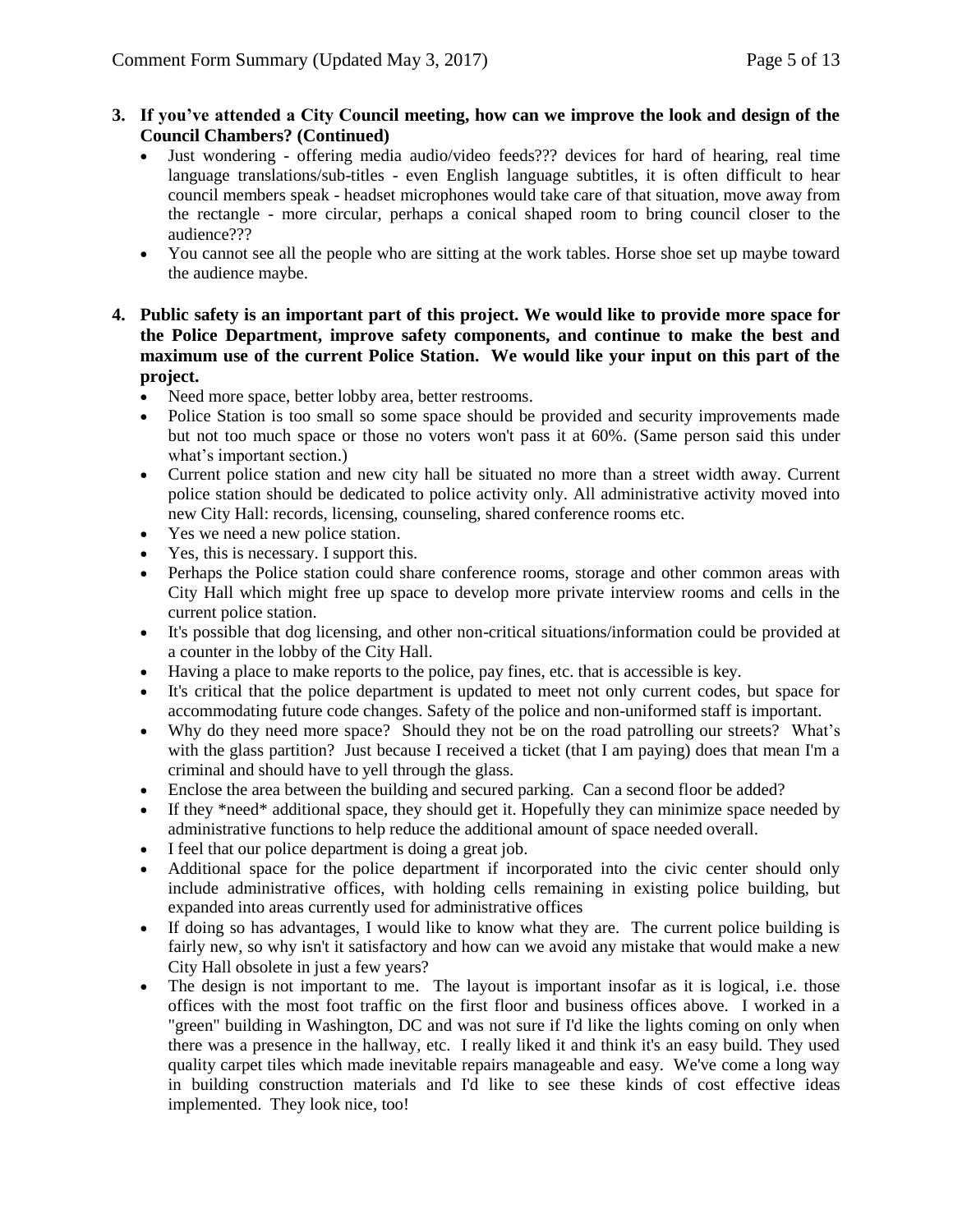- **4. Public safety is an important part of this project. We would like to provide more space for the Police Department, improve safety components, and continue to make the best and maximum use of the current Police Station. We would like your input on this part of the project. (Continued)**
	- We agree that public safety is VERY important, that our police need many improvements, and would support such a measure. But don't lump several projects together!!! Part of the reason that we voted against the previous city hall measures was this combining of efforts - we would support a city hall measure, we would support a police department measure, etc. But it is very upsetting (worth of a 'no' vote) when items we would NOT support get (covertly?) intentionally lumped in with supported measures.
	- Like the current police department location because it's easy to get to, to find parking, and there is a secure entry. I like having the PD located apart from City Hall for both public safety and parking purposes. That doesn't mean that they should not have an administrative presence in the new City Hall, but a little space is not a bad thing. I've worked in "out buildings" and had meetings at a City Hall like environment as the executive over the course of several years. It is entirely manageable. (Submitted under the lobby question)
	- City Hall should be adjacent to the police station so meeting rooms, service areas, and records can be moved out of the current police station. Maybe even the some of the police personnel can be in new city hall building, not officers but Chief, prosecutor, service and records folks.
	- The police men and women should be in their cars working the streets. They really don't need huge offices.
	- Provide adequate space.
	- I think City Hall should be connected to the Police department, but perhaps with a covered walkway. I think the ballot for improvements to the police department should be separate from the town hall - it is important and should not be tied to the city hall debate. There should always be a separate public entrance to the police department for people who don't want to walk through City Hall to get to the police.
	- Police department needs a complete overhaul.
	- I would like to be able to renew my dog license ONLINE. I would like to be able to pick up paperwork without having to wait in line so the paperwork is in wall mounted document holders, application station for city jobs.
	- The police already get a large portion of our funding, don't they? Brand new cars, new tech, and priority treatment. Come on, tighten your belts a little. Don't be the divas of the community.
	- I've never seen the police station, but it obviously needs modern communication systems and accessibility.
	- It would make the Department feel more approachable/accessible to integrate its entrance with the central spaces of the Civic Center. Of course that must be balanced with safety and security, but it doesn't need to feel like a fortress.
	- Do what is essential for the Police Department but be brutal in sorting through facility features to weed out "wish list" items. The time for wish lists is past.
	- Provide sufficient space and accommodations for the police department. I'm sure they'd like to work in a facility where they don't felt like they are in a storage unit or shoe box. Our city is growing and the police have more diverse rolls and needs in our community. Let's give them the tools they need to help our city.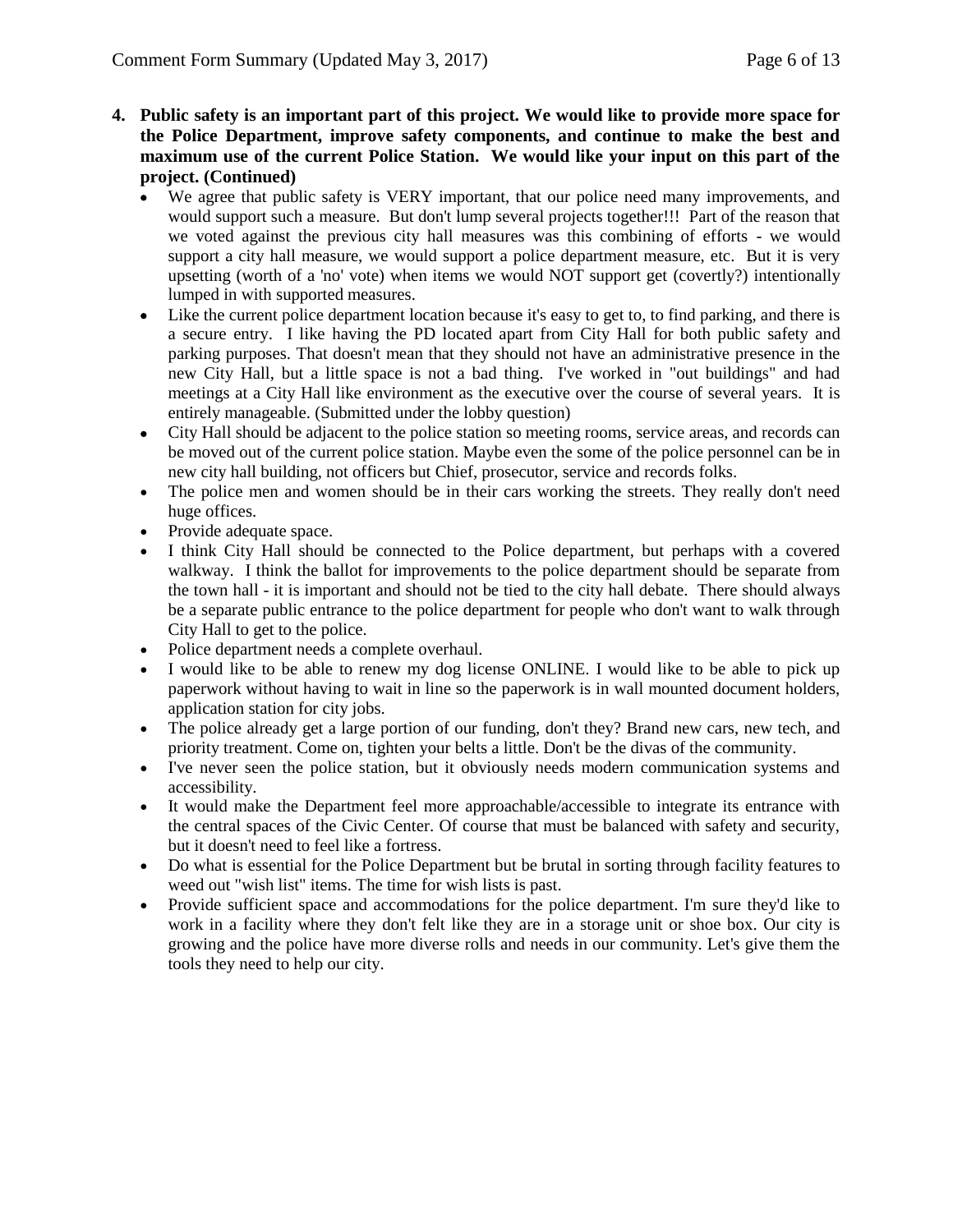### **5. Is the Civic Center layout and design important to you? What features would make it a nice place to gather in our Town Center?**

- A gathering place that represents our city (submitted under what's important question)
- Nice community gathering space with convenient connections between library, City Hall and Police (submitted under what's important question)
- Yes, interactive artwork, passive areas for walking and having lunch and enjoying nature
- Think about grassy areas with benches. Not too many frills. Would love a splash pad for kids/families to gather. If too expensive, leave room to add later. Space for return of the farmers market or have it on 58th again.
- Better connections into Veterans Park. Dog friendly features like water bowl, pet waste bags. Keeping costs down, you could use 1% for Arts funding to add a small fountain to encourage gathering.
- Would love space for a coffee vendors inside lobby or outside or both.
- Small public space in front with area to sit. This space could be used for small events in the summer. Allow some vendor space for lease coffee and pastry shop concept.
- Yes!! Benches, benches, benches, low-water native plants or a community garden spot.
- No, City Hall should be a place for the City officials and staff to run the City, not a place for people to gather. No one is going to gather so why waste your money on this. Look at Brier City Hall - not flashy, very user friendly - probably too small for MLT but we are not Bothell or even Kenmore and don't need grandiose facilities.
- Trees and benched.
- Just make city hall and the police dept functional.
- Yes. A water feature and/or public sculpture would be nice with built in seating. Something like they have at Thornton Creek in Northgate. A space for outdoor performances.
- Building in architectural guidepaths to give a sense of passageway will also encourage movement across the space. For example, include bushes along a circular path that cuts diagonally across the square.
- I like the idea of having the "gathering space" closer to the intersection. I would really like to see the Farmer's Market come back to MLT :)
- Shoreline City Hall has a nice design. Something similar on a smaller scale, space for art, places to sit outside, parking.
- Pleasant to look at and an anchor in the downtown.
- Benches (and maybe tables) for people to stop and talk (maybe even read books). Also grassy area.
- Some open, green space, maybe with a fountain. Comfortable seating, perhaps with some small tables, and hopefully protected from the rain.
- A welcoming plaza/grassy area that could be used for town gatherings/farmers market, etc would be wonderful.
- The original design was well thought out. It would be a great improvement to our city.
- Public outdoor space incorporated into design.
- We don't, and won't 'gather' in the Town Center just to hang out! (That's what the Evergreen playfields, the rec center, and other areas are for.) The Civic Center should be mission focused - I come there to do business (passports, permits, plan review, pay bills, etc.) and want to be able to get in/out quickly and efficiently.
- Open space in front with low maintenance landscaping. Would be nice to have something to draw young / family folks. Spray park low key skate area.
- Indoor and outdoor gathering spaces for citizens.
- $\bullet$  If keeping cost in check No.
- Keep it simple, keep cost down.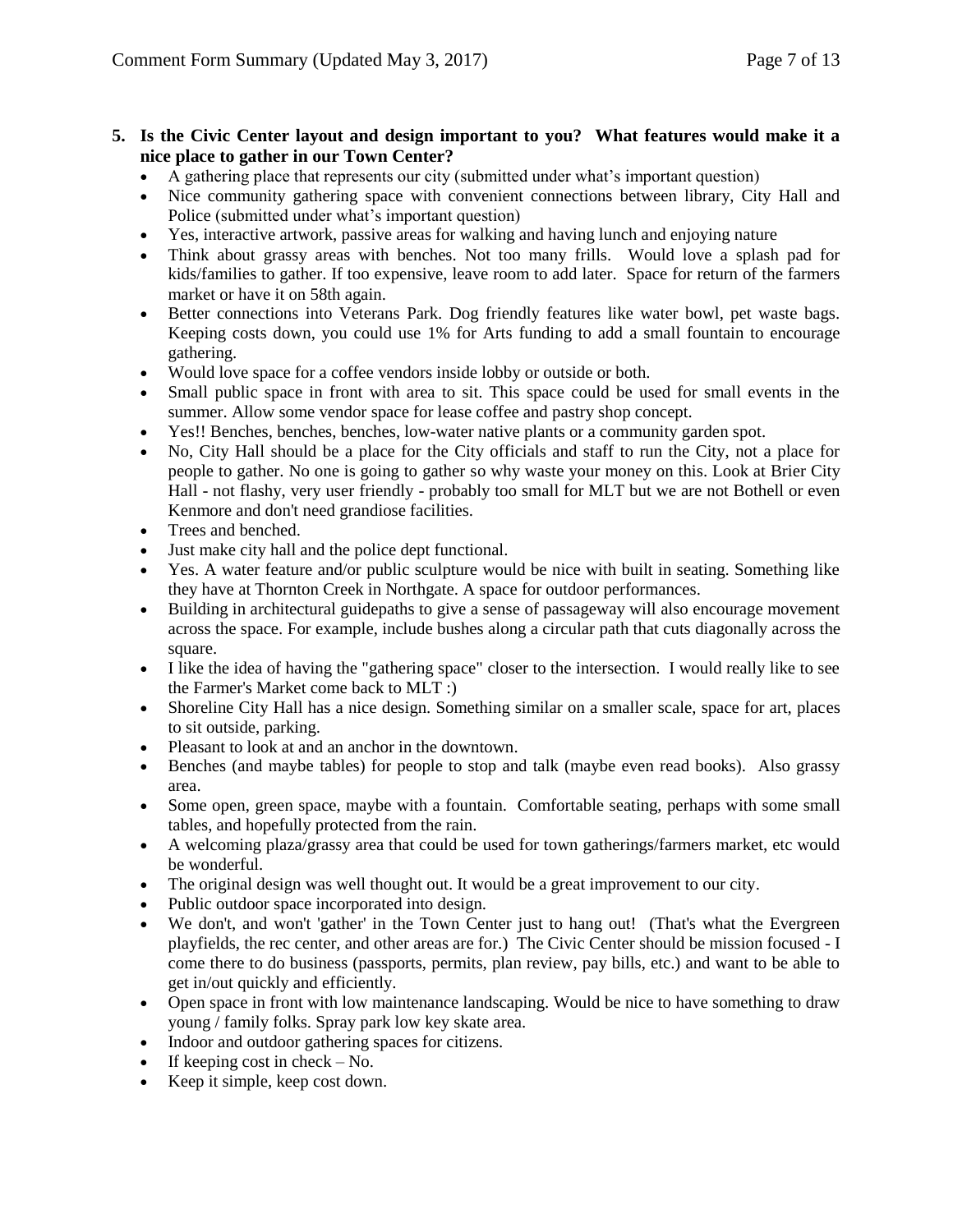#### **5. Is the Civic Center layout and design important to you? What features would make it a nice place to gather in our Town Center? (Continued)**

- I see eventually an open plaza at the corner, so people are welcome to come, maybe a small, simple fountain, Benches and seating (with backs). I'd like a Community Transit bus stop in front of City Hall. I'd really like underground parking. I think parking lots are a waste of space. I think the police department should have separate parking and entrances so their vehicles can move unimpeded.
- Yes, build for the future. Make it a gathering place. Make room for our art show.
- Landscaping with low maintenance shrubs, flowers, or trees, comfortable chairs, free wireless connection, coffee shop, lecture room with monthly lectures, ART WORK from school district.
- See prior answer about cost savings. No Taj Mahal.
- Layout & design are important somewhat, but Form Follows Function. Functionality is paramount.
- Area for gatherings, free concerts, street fairs etc.
- Would like to see an attractive plaza linking library, city hall and the park, and would love a splash fountain feature (like University Village) for kids water play. (Submitted under Veterans Park question)
- Some type of central gathering space, possibly circular, would be very inviting. Shade trees and lawn or walkable groundcover where possible makes it more inviting still, especially in summer.
- Keep gathering places and other "bonus" features to the minimum required for City Hall functionality. If I want to gather for some fun with other community residents, I'll go to a park or Diamond Knot or invite folks over to my house. If we as a community wanted gathering space, we would have voted for any of the previous three City Hall proposals. Stay focused on developing a good design for City Hall; a well-designed City Hall will fit into the Civic Center just fine, so keep open space around the perimeter of the new City Hall and don't spend a lot of time worrying about the Civic Center.
- A feeling of openness; there will be a coffee stand provide larger tables that promote sharing and conversation with those we do not already know! a quiet room is also easier for conversations.
- Parking. Plenty of it because it is very ugly driving to the library and the streets are lined with cars. The overflow from the transit center ruins the former neighborhood feel of MLT.
- I think the Civic Center is just that -- a City Hall that includes Police facilities. Design should include a gathering place FOR THE FUTURE. For now the emphasis should be on the City Hall and Police Department facilities.
- I don't think of city hall as a place for people to gather. We already have and soon will have even more commercial places. The library, senior center, rec pavilion, schools, churches and parks should provide plenty of non-commercial space. We need a city hall, not a Civic Center that may not be used much.

### **6. Ideas for connecting the Civic Center to Veterans Memorial Park and/or the Transit Center?**

- Make the park a part of this project and make a well-lit, safe connection through the park to the Transit Center since the community is becoming a transit oriented community (from what's important to you question)
- Orientation of the building, linking uses from one area to the next.
- Clean trimmed up path with lighting to transit station.
- Not needed.
- Lights.
- No, not needed.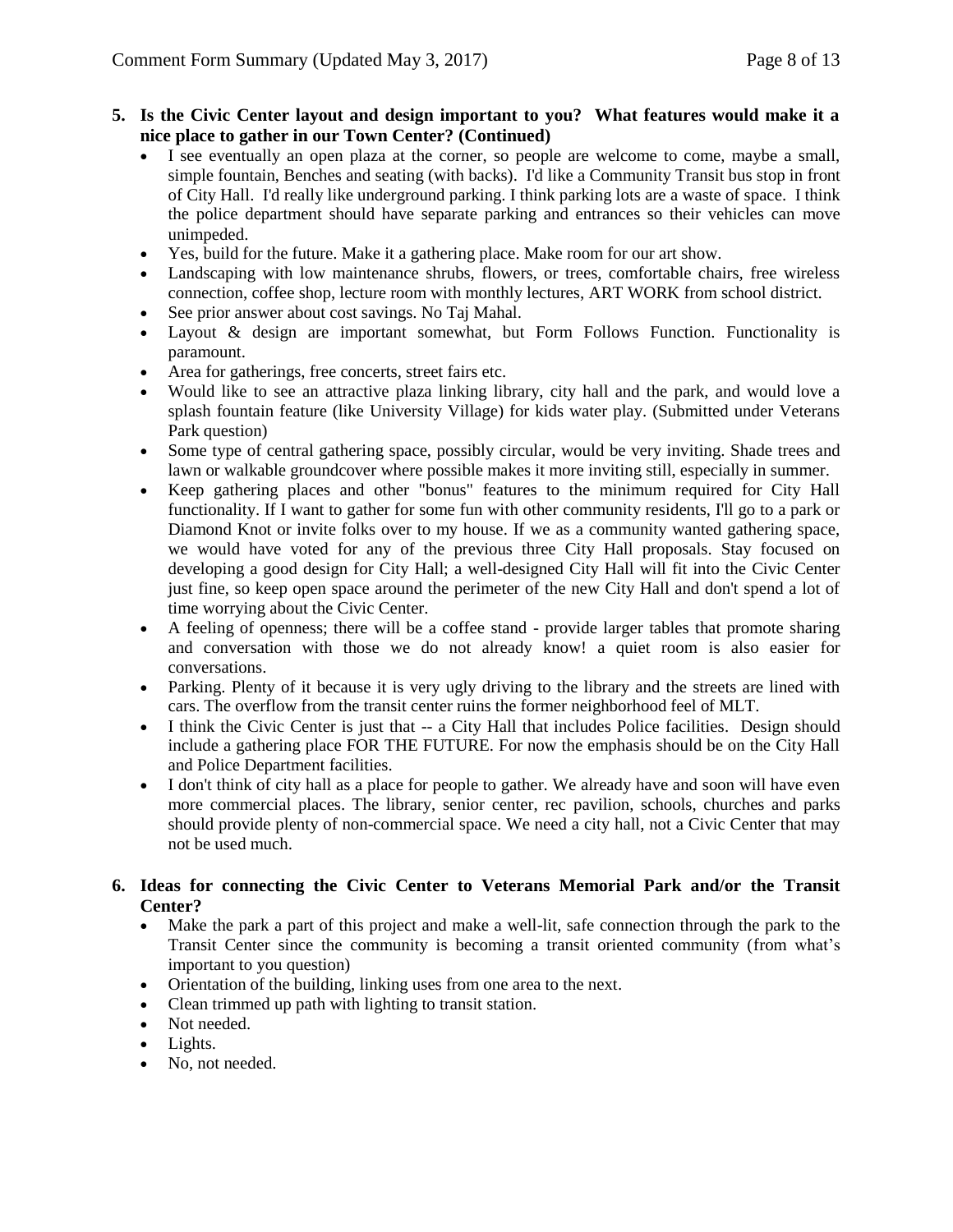## **6. Ideas for connecting the Civic Center to Veterans Memorial Park and/or the Transit Center? (Continued)**

- Use the existing trail that cuts through the park and lets out at the northeast pedestrian entrance to the transit center surface lot. Make this a more permanent path with signage and clearing. Lights just along the route in the park would be helpful for commuters who get back after dark. This path is ideal for moving people from the transit center to downtown core as it is relatively flat, quiet and scenic, vs. the sidewalk along 236th which is noisy, hilly and not as direct.
- I'm afraid I don't feel comfortable walking through Veterans Park at any time So I just avoid that area.
- More trails, a paved trail to both the park and transit center?
- Wider, well light trail to the Transit Center. This should provide routes to Veterans Memorial Park from the Civic Center area.
- Pave the trail and add lighting.
- Could the trail(s) be paved or at least graveled on a regular basis? Lighting to make people feel safe to use in the early morning and evening.
- A small amphitheater in the wooded area between the library and the path that runs through Veterans' Park, for live plays and concerts. Also, please lay down some gravel on that path! In the rainy weather, parts of the path become a muddy swamp.
- Not had a chance to walk the path between the two. I like the trees, but the memorial park seems very dark.
- If the city is putting a through street to the park and ride, that should handle all of the other concerns. 60th???
- Incorporating paved pathways with natural plantings landscaping and good lighting.
- As in bus service? I'm not sure the intent of this question. If bus service is meant, I would think that would be a given.
- The current walking (bike?) path(s) are acceptable. Perhaps more lighting for night time.
- Paved paths and lighting
- Pogo sticks, for sure.
- Not needed.
- Not needed.
- I would love a covered walkway to the library. Make it easy for people to walk to and from both. As I woman I will not cut through Veteran's park to the Transit Center. I enjoy the park as a park. I think you are better off with a local bus that would stop in front of the City Hall/Library and then continue on to the Transit Center. The elderly and handicapped are more likely to use this, as I would I. Of course bike racks.
- Not at this time. As we need to conserve money due to all the stuff the state, federal, and all the extra stuff that is being put in front of us this year.
- Not necessary.
- Wide sidewalks, native plantings, good lighting.
- Only to widen and light the primary path to feel safe. However, preserve the native wooded character of the Park. Wayfinding signage.
- In the near-term, replace the spongy, muddy path from Veterans Memorial Park with better surfacing. With the new Sound Transit light rail station and the residential properties that will be acquired adjacent to the existing park and ride, there is a golden, once-in-a-city-lifetime opportunity to create connected, inviting public space that makes it a pleasant walk from the new light rail station up to what will be a vibrant Civic Center. Veterans Memorial Park is in need of a total makeover (last time I visited with my kids, I left quickly and called the Parks Department to report a tree that was about to fall on the trail), and there is a good opportunity coming up to make that happen.
- Somehow . . . it has to be non-obtrusive to the current (animal and plant) life that live there! Obviously(?) it will have to accommodate wheelchairs and bicycles don't forget entrance/exit that also works with the library.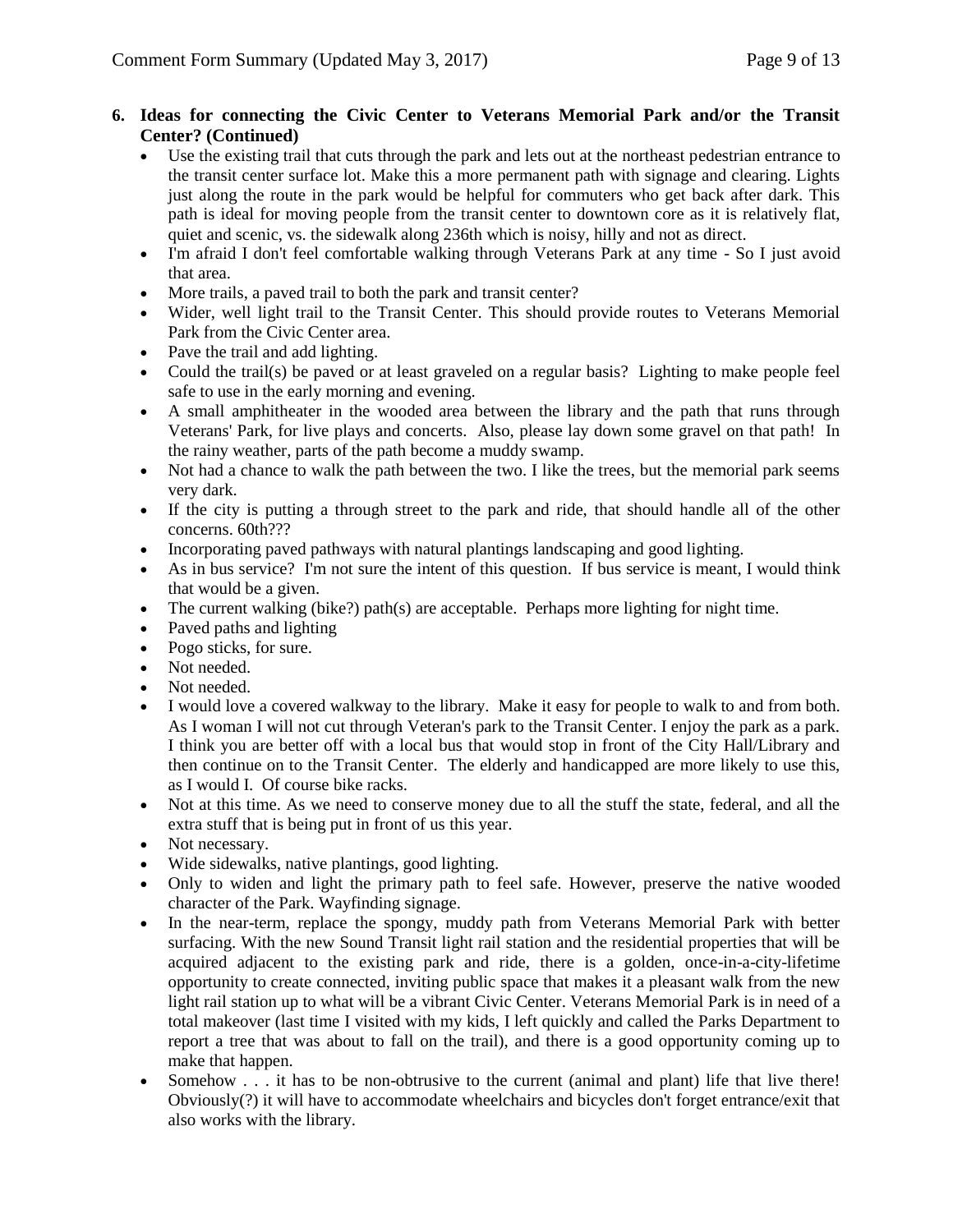### **6. Ideas for connecting the Civic Center to Veterans Memorial Park and/or the Transit Center? (Continued)**

- Yes! Maintenance and improvements on the trails, lights are needed for safety. Yes there are animals in the woods, but there needs to be more attention to the pedestrian safety between the transit center and library/city hall areas.
- Not really. Uncontrolled addition to parking for the commuters all day every work day. Not conducive to the "walk around" concept.
- Pave and light the walk-way down to the Transit center. No additional connector to Vets Park.

# UPDATE – The Post Office is no longer interested in this option. No need to answer this question.

- **7. The Post Office is a social hub that activates the community. Would you be interested in space being added to the project (increasing the total cost) for the Mountlake Terrace Post Office if they were interested in leasing space in the building?**
	- As long as it's not too far to walk to drop off mail.
	- Absolutely but not if the total cost would tank the vote. Since I was a yes voter, definitely poll previous no voters on this. I see this project boiling down to finding a suitable proposal for previous no voters.
	- If the lease will pay for increased cost.
	- Yes! I love this idea.
	- Not needed. It is not a social hub, this is an in and out place and I have never heard of anyone being excited about going to the Post Office. It is more of, ughh I have to go to the Post Office.
	- Yes. Parking for the Post Office is terrible.
	- No but only because I think those who are against progress would vote no if it costs more.
	- No, would make too much traffic in there.
	- YES! Great idea!
	- Would be great if the post office were in the new City Hall building as I feel it's current location isn't very convenient but what happens if the USPS goes out of business - What happens to the space then?
	- Sure. The Post Office is very small and there are only really three hard to reach parking spaces.
	- Yes. This would bring "one stop shopping" into one facility, City business typically "slows down" during the Christmas holiday time between end of November to early January. This would mean those mailing packages, etc., for holiday delivery would not be impeding city business with customer "overflow".
	- Don't care either way
	- YES! Don't want to lose the Mountlake Terrace post office if the building they are in sells.
	- YES!
	- If it would offset the additional cost (at least mostly), then yes. If this would lead to them having Saturday hours, even better.
	- I think it is quite a convenience to have our post office locally. If the post office is to be relocated out of the city, then it should be discussed. I think it is a bad idea to have the post office in the city building. Parking and delivery take up a lot of space.
	- $\bullet$  No.
	- Yes, if they are paying for such lease.
	- No. I like the current location of the post office but I do think that the office space absolutely needs to be remodeled to, at a minimum, add better air circulation and replace the carpet. I'm a weekly user of the USPS and every time I fill out the survey to USPS and make this point! I'm nervous about too many services being in one location. Is it really cost effective over the long run? I'd be interested in hearing the case for that.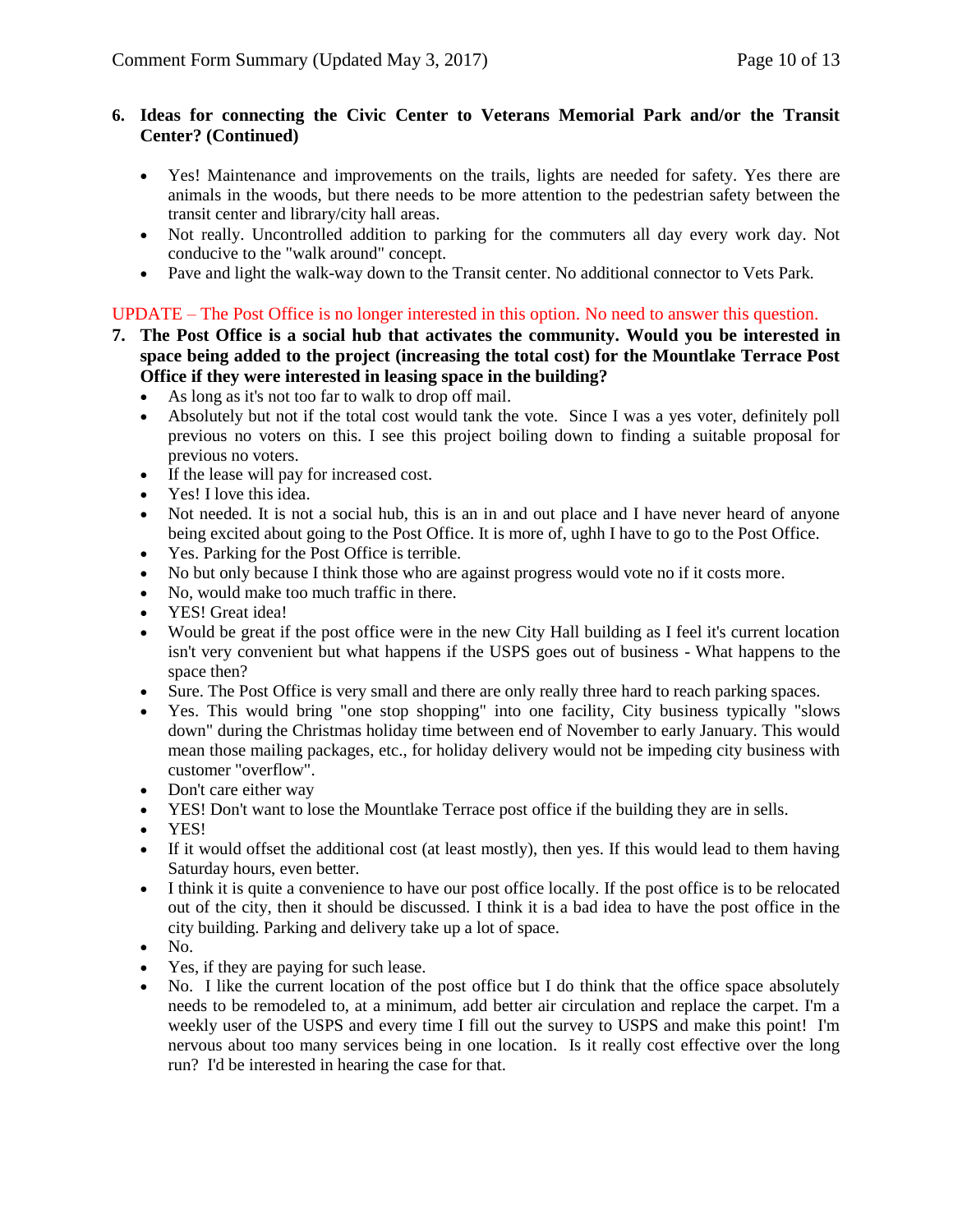- **7. The Post Office is a social hub that activates the community. Would you be interested in space being added to the project (increasing the total cost) for the Mountlake Terrace Post Office if they were interested in leasing space in the building? (Continued)**
	- The Post Office is a social hub that activates the community. Who on Earth came up with that quote?!? You have GOT to be kidding! No one goes to the Post Office to hang out... Perhaps next door at Diamond Knot Brewery. We hate going to the post office - old, decrepit, long lines, etc. Meeting a neighbor at the post office doesn't make it a social hub any more than meeting a neighbor at a gas station would.
	- Only if they commit to a long term lease.
	- Yes. Our post office is an embarrassment and has almost no parking!
	- Does anyone use the MLT post office? I don't.
	- $\bullet$  No.
	- I don't see the Post Office as a hub of activity, however, I do think it is very important to have. I would be okay with the post office in city hall, but it's not make or break for me.
	- If feasible.
	- Yes, this would be great to have Post Office in or near.
	- $\bullet$  No.
	- No opinion.
	- Yes.
	- Yes! If it's economically feasible. More reasons to visit the Center makes it more accepted and feel safer.
	- Nope. Upfront costs are the issue and in the long-term, the City needs to be a service provider, not a landlord to the Postal Service. The Postal Service is an anachronism and we shouldn't be planning long-term for it.
	- YES! of course that provides other problems such as a drive-up drop-off box, wonder if it could be somehow incorporated in the entrance-way along with the coffee stand/cafe area?
	- Yes because the current location could be potentially sold and is crammed as it currently is.
	- Only with a long term lease in hand.
	- No. Let's think about putting the Post Office in the complex on the Roger's Market site.

### **8. Any other comments?**

- Thank you for the great EARLY outreach! Nice job!
- I'm an old guy but I'd like to see a small skate park around the front that could be used by library, art, street vendors by reservation. Skate features could be concrete rails, benches, and tables. They'd be multi use and low maintenance. Entrances to City Hall should be ground level.
- Thrilled to give input and look forward to seeing the project along. We have so much potential to create a strong community if we respect those who have been here long term while also welcoming new-comers. Things like children's artwork, recycling bins, comfortable seating, wifi, friendly staff, coffee bar, water fountain, pamphlet rack, handrails for those with balance issues, small areas for private conversations with our officials!!
- It is painful to go into the police station and make embarrassing inquiries by yelling thru glass, and accessibility for differently abled and a place to get information about lost/found pets.
- We need a modest City Hall that allows our City Officials and Staff to do their job efficiently and effectively.
- It would be nice to have rooms set aside inside the city hall for public meeting space and/or nonprofit offices, like they do at the Shoreline Conference Center. A space set aside for an historical archive or museum would also be a unique feature.
- Don't put in a bunch of expensive "yard art" :) I'd rather see the money go into the actual buildings and landscaping.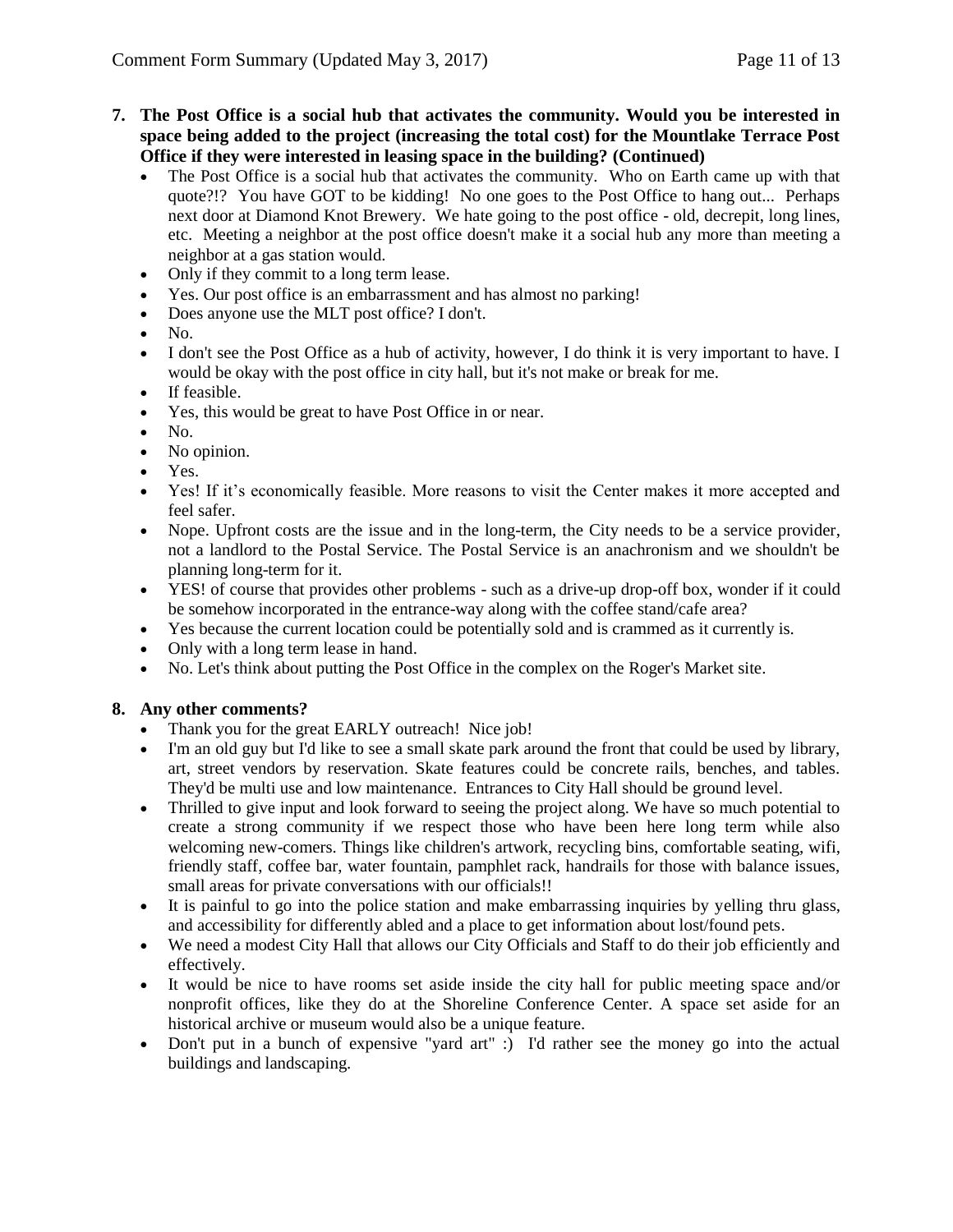# **8. Any other comments? (Continued)**

- Time to offer a project that can realistically pass that meets the city's needs and that of the residents. Really important to get this done this time while the economy is doing better. After missed opportunities in the past, it's obvious that all sides need to figure out a way to just get it done and move anyone who is on the fence to a yes vote. Despite having a mortgage, debt and going through a career change I still voted for the last two proposals to build the city hall because it made sense for the future both from a costs standpoint and meeting the future needs of the city. The few dollars in a tax increase seemed still worth it looking at it from a costs benefits analysis viewpoint. Obviously there are some who vote no on any tax increase, but it seems like a few more yes votes and clearer common sense reasons to support this are in order.
- Important that the new Civic Center be utilized for city business and functions. This will, hopefully, keep cost within a range the public will accept for a bond issue. An alternative backup plan "B" needs to be readily available if the public does not approve whatever bond issue is put forth.
- Is the PA an employee or a contractor? The PA is not listed in the budget(s) as an employee which to me means a contractor - why does the PA have an office? Should he/she not have his/her own office? Do we not pay him/her a salary/retainer? Or does the PA pay US rent for to have an office in City facilities?
- Entrance on level ground (no stairs for people to access the lobby area). Orient the building to be welcoming. Family/transgender restroom(s). Meeting space the public could reserve/use.
- Would the MLT Senior Center be moved to the Civic Center? It seems like it should be, to be more centrally located.
- Too bad this could not of been dealt with before our transit system had put more taxes on us. I'm tired of lining someone else's pockets. Let's get our city hall done.
- The library building should also be considered in the overall plan, it is a community "third place" that many community members use as a meeting place.
- Can polling of some kind be done to judge the readiness of MLT voters to accept this project [60%] prior to the point it is submitted to the more expensive official voting process?? It might allow 'us' to keep adjusting the plan and polling until we get a 'winner' of yes votes.
- I've worked in a lot of USG, WA State and private buildings over the years. Speaking from the perspective of the person who would be working at City Hall, having plants, a waterfall, art features, etc. were never important to me. What was important was good natural light, clean and functioning restrooms, flexible HVAC systems and a small but good public cafeteria.
- City Hall brick and mortar does not reflect on the citizens of MLT, it is all of the people in the building who do so. It's easy to get caught up on the finishing touches but like any construction effort it's the behind-the-scenes guts of the building that matter most. No one wants to go to a public meeting and have it smell like the MLT Post office - stale and moldy. The library does a great job of filling the public rooms - what are the plans to make the most of spaces like the city council chambers?
- We cannot emphasize enough that we have rejected previous civic center measures on account of the amount of 'fluff' that was added and which probably would not have been approved by the voters had they needed their own specific ballot measure. Specific examples included a separate EOC (Seattle's EOC is only activated a few days a year - a city of our size could combine this with council chambers), senior center (versus one or two all-purpose community rooms like the one in the library, that could be reserved/used by all), and amphitheater (the civic center is all about business with the city - get in/get out; not concerts, forums, etc.).
- Space for small coffee and snack concession should be considered. Would be nice for employees and the public. Could be a counter top stand close to the entrance. Might be nice to grab a cup and go outside to watch the people or go to the park.
- We're a small community and don't need to sink money into a fancy project. Keep it functional and adequate space. Use city money on streets, parks.